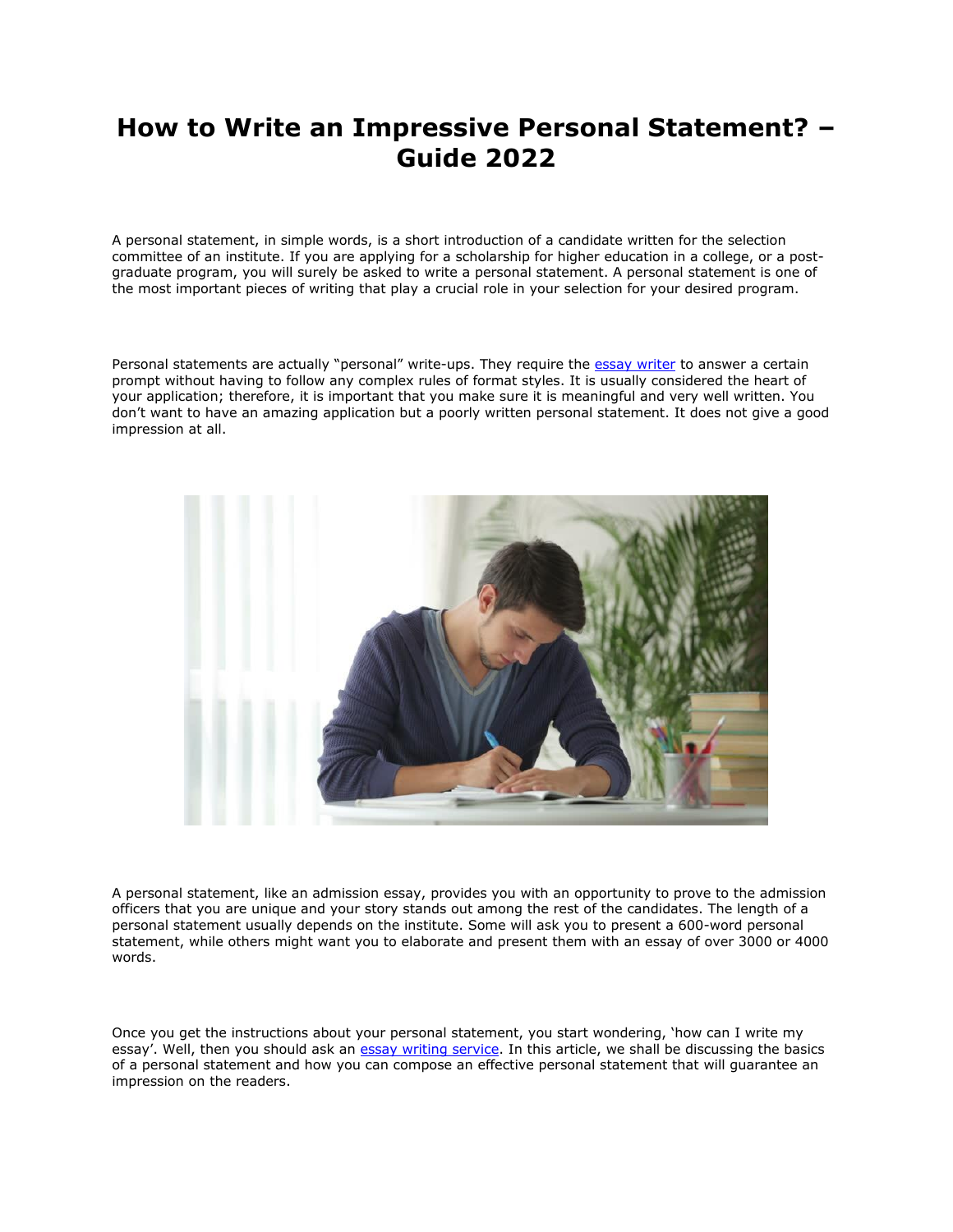## **What to Write in a Personal Statement?**

As discussed, a personal statement requires you to write something about yourself. The essay you have to write in this case should create a picture of you in the mind of the person who reads it. If you are a student who wants to enter his or her dream college, you can write about your worth-mentioning experiences in your academic career, such as your history as a debater, a winner at a math Olympiad, or a student with high distinction in every class. Moreover, the formal way to start your term paper is by creating an outline or arranging your research material in an organized manner.

Moreover, it allows students to think in a logical and rational manner, present better and improved arguments to defend their claim as well as enhance their ability to present a counter argument. Paper writing is considered immensely beneficial in this regard, as students have to present their paper and then defend it with prudent arguments and undeniable facts, all of which can eventually help the individual in developing a myriad of creative expressions.

What you choose to write in your personal statement shows the readers what your priorities are and what you are here for. You should know that whatever you write in the personal statement is important. Therefore, make sure you know what you are doing. A personal statement is nothing like any academic essay. Following a [paper writing service cheap](https://essayhours.com/) format allows students to be able to express their ideas within certain limitations. The admission committee does not want a formal essay with references and quotations, with you being the subject. They want something personal, something that will bridge the gap between them and their candidate. Here are a few questions that you should definitely answer in a personal statement, which will help the reader to know you.

- Who are you?
- What do you want to pursue?
- What do you want to be?
- How can you make a contribution in the future with what you intend to do?
- Why do you want to be a part of the XYZ institute or program? How is it the right place for you or how did you decide this is the right option?

Now that you know what to write in a personal statement, let's see what can make it more effective.

## **How to Write a Good Personal Statement?**

- Make a draft of your personal statement. The first draft is destined to be a mess; therefore, do not be afraid to write everything that comes to your mind.
- It is important that you give some time and effort to the personal statement. You cannot just create one in a matter of hours. Sit back, take a breath, pick up a pen and start pouring your raw thoughts on the paper. You could also consider asking a [college essay writer.](https://www.writemyessay.help/)
- A personal statement, although it is personal, it is still a little formal. Therefore, instead of using clichés and simple vocabulary, try to find some uncommon and difficult expressions to include in the essay. You can start by changing words. For instance, instead of 'got' you can use 'achieve'.
- Since this piece of writing creates a picture of you in front of the selection committee, make sure to concentrate the whole personal statement on your positives. You should include statements like 'I am fluent in French' rather than 'I tried learning Korean but gave up.' You need to make a good